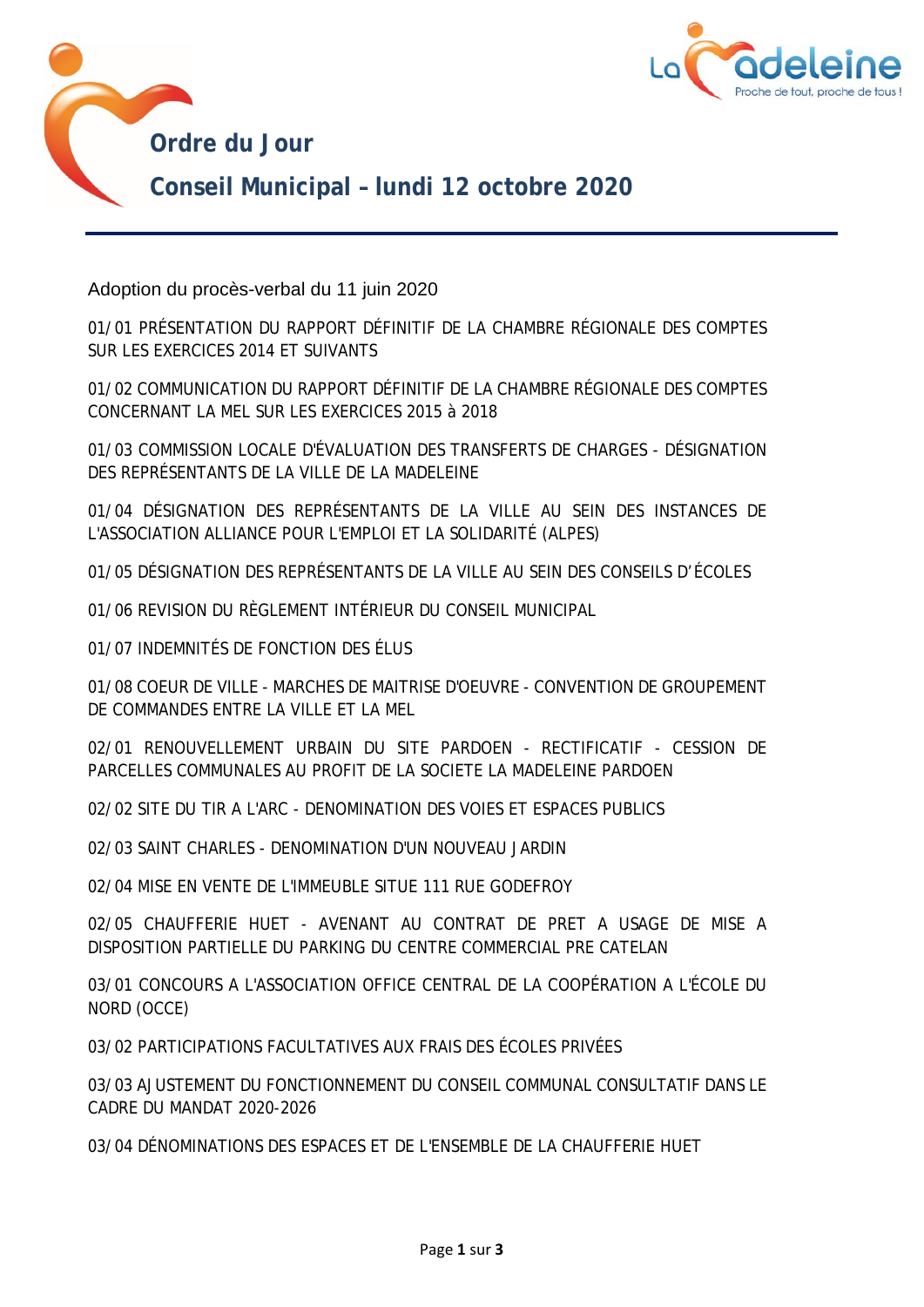03/05 CONVENTION DE PARTENARIAT AVEC ENEDIS - POC " L'ELECTRICITE DESSINE MON QUARTIER" - LILLE MÉTROPOLE CAPITALE MONDIALE DU DESIGN 2020

04/01 CONVENTION VILLE DE LA MADELEINE-MEL-ENEDIS RELATIVE A L'USAGE DU RESEAU ELECTRIQUE POUR L'INSTALLATION ET L'EXPLOITATION D'UN RESEAU DE VIDEOPROTECTION

04/02 DOTATION DE PISTOLETS A IMPULSION ELECTRIQUE POUR LES AGENTS DE POLICE MUNICIPALE

05/01 DECISION MODIFICATIVE N°1 DE L'ANNEE 2020

05/02 FIXATION DES TARIFS DE REPRODUCTION DE DOCUMENTS ADMINISTRATIFS

06/01 CONCOURS A L'ASSOCIATION "LES RESTAURANTS DU COEUR" POUR LA CAMPAGNE DE DISTRIBUTION 2019-2020

06/02 CONCOURS A L'ASSOCIATION "LES RESTAURANTS DU COEUR" POUR LA CAMPAGNE DE DISTRIBUTION 2020-2021

06/03 LUTTE CONTRE L'HABITAT INDIGNE - CONVENTION DE PARTENARIAT ENTRE LA VILLE DE LA MADELEINE ET ENEDIS

07/01 RÈGLEMENT MUNICIPAL DES LOISIRS AINÉS

08/01 DEROGATIONS AU REPOS DOMINICAL DANS LES COMMERCES ACCORDEES PAR LE MAIRE POUR L'ANNEE 2021

08/02 ACTUALISATION DES CONTRATS DE VACATION DU LIEU D'ACCUEIL ENFANTS PARENTS

08/03 CRÉATION D'UN POSTE DANS LE CADRE D'EMPLOI DES ADJOINTS ADMINISTRATIFS **TERRITORIAUX** 

08/04 CRÉATION D'UN POSTE DANS LE CADRE D'EMPLOI DES ADJOINTS TECHNIQUES TERRITORIAUX

08/05 CRÉATION D'UN POSTE DANS LE CADRE D'EMPLOI DES ASSISTANTS TERRITORIAUX DE CONSERVATION DU PATRIMOINE ET DES BIBLIOTHÈQUES

08/06 TRANSFORMATION DE DEUX POSTES D'ATTACHES TERRITORIAUX EN DEUX POSTES D'ATTACHES TERRITORIAUX PRINCIPAUX

08/07 TRANSFORMATION D'UN POSTE D'AGENT DE MAITRISE A TEMPS COMPLET EN UN POSTE D'AGENT DE MAITRISE PRINCIPAL A TEMPS COMPLET

08/08 TRANSFORMATION D'UN POSTE D'ASSISTANT D'ENSEIGNEMENT ARTISTIQUE PRINCIPAL DE 1ère CLASSE A TEMPS NON COMPLET DE 5H00 EN UN POSTE DE PROFESSEUR D'ENSEIGNEMENT ARTISTIQUE CLASSE NORMALE A TEMPS NON COMPLET DE 5H00

08/09 TRANSFORMATION DE DEUX POSTES D'ASSISTANTS D'ENSEIGNEMENT ARTISTIQUE PRINCIPAUX DE 2nd CLASSE A TEMPS COMPLET EN DEUX POSTES D'ASSISTANTS D'ENSEIGNEMENT ARTISTIQUE PRINCIPAUX DE 1ère CLASSE A TEMPS COMPLET